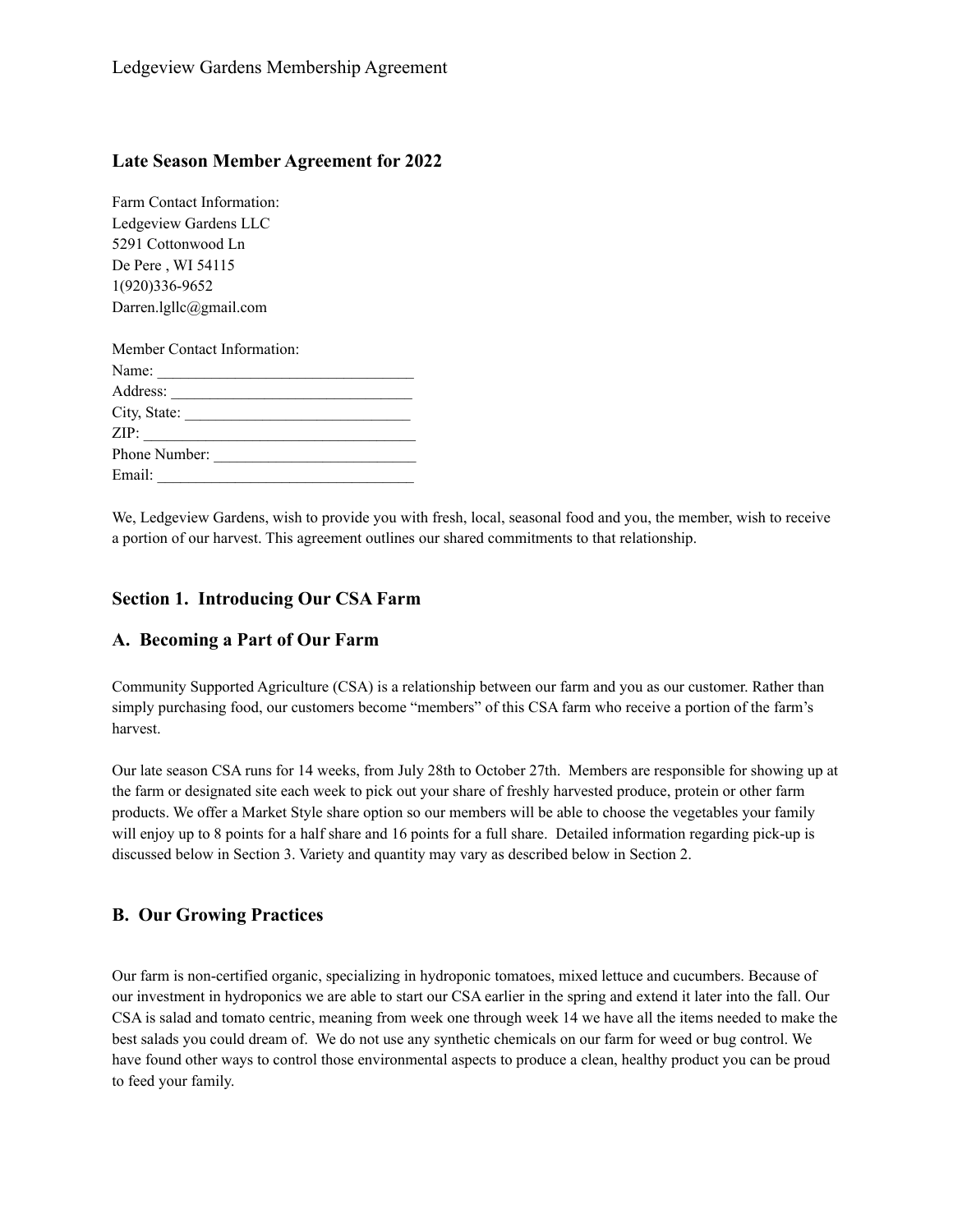### Ledgeview Gardens Membership Agreement

Our animals are free range and pasture raised. Free-range animals are allowed continuous access to the outdoors during their production cycle. Pasture raised animals receive the majority of their nutrients from grass throughout their life. A small grain ration is given to all of our poultry to ensure the proper balance of protein and calcium for proper development and egg quality. The grain they receive is a non-GMO, Certified organic feed from Cashton Farm Supplies.

# **C. The Products We Expect for 2022**

The chart below outlines an example of the vegetables we expect to offer and when you may see them available. This chart is based on our best estimate, but weather, pests, and other events may affect actual production. **THIS IS NOT A GUARANTEE THAT ALL OF THESE ITEMS WILL BE AVAILABLE AT ALL TIMES THROUGHOUT THE SEASON.**

| Month            | <b>Expected Crops</b>                                                                                                                                           |
|------------------|-----------------------------------------------------------------------------------------------------------------------------------------------------------------|
| <b>Harvested</b> |                                                                                                                                                                 |
| May to June      | Arugula, Basil, Parsley, Tomatoes, English Cucumbers, Asparagus, Lettuce, Kale,<br>Spinach, Radishes, Rhubarb, Broccoli, Scallions, Cherry tomatoes, Dry beans, |
| July to          | Beets, Cabbage, Carrots, Green Beans, Yellow Beans, Garlic Scapes, Garlic,                                                                                      |
| August           | Onions, Kohlrabi, Zucchini, Ground Cherries, Bell Peppers, Hot Peppers,                                                                                         |
|                  | Tomatoes, Lettuce, Cucumbers, Sweet Potatoes, Cherry Tomatoes, Basil, Arugula,                                                                                  |
|                  | Parsley, Shallots, Dry beans                                                                                                                                    |
| September to     | Sweet Potatoes, Potatoes, Kohlrabi, Leeks, Muskmelon, Watermelon, Winter                                                                                        |
| October          | Squash, Tomatoes, Lettuce, Cucumbers, Broccoli, Garlic, Scallions, Bell and Hot                                                                                 |
|                  | Peppers, Carrots, Beets, Spinach, Zucchini, Onions, Shallots, Dry Beans                                                                                         |
| October to       | Sweet Potatoes, Potatoes, Kohlrabi, Leeks, Winter Squash, Tomatoes, Lettuce,                                                                                    |
| November         | Cucumbers, Broccoli, Garlic, Scallions, Bell and Hot Peppers, Carrots, Beets,                                                                                   |
|                  | Spinach, Onions, Shallots, Dry beans                                                                                                                            |

## **Section 2. Our Shared Commitments**

## **A. Sharing in the Risk of Crop Failure**

We promise to do our best to provide you with a bountiful share each week. The diversity of produce, however, may vary from month-to-month due to extreme weather, insects, or other production factors despite our best efforts. By joining our CSA, you are agreeing to share the risk of crop failure with us and other members. In the unlikely event of a crop failure, our procedure is as follows:

If only a small portion of crops fail, we compensate for the failed crops by offering a variety of other crops grown on the farm or purchased from other local producers. Any product offered from another farm will be labeled as such and the farm name will be listed. If a large portion of crops fail, we may not be able to deliver great diversity in some weeks.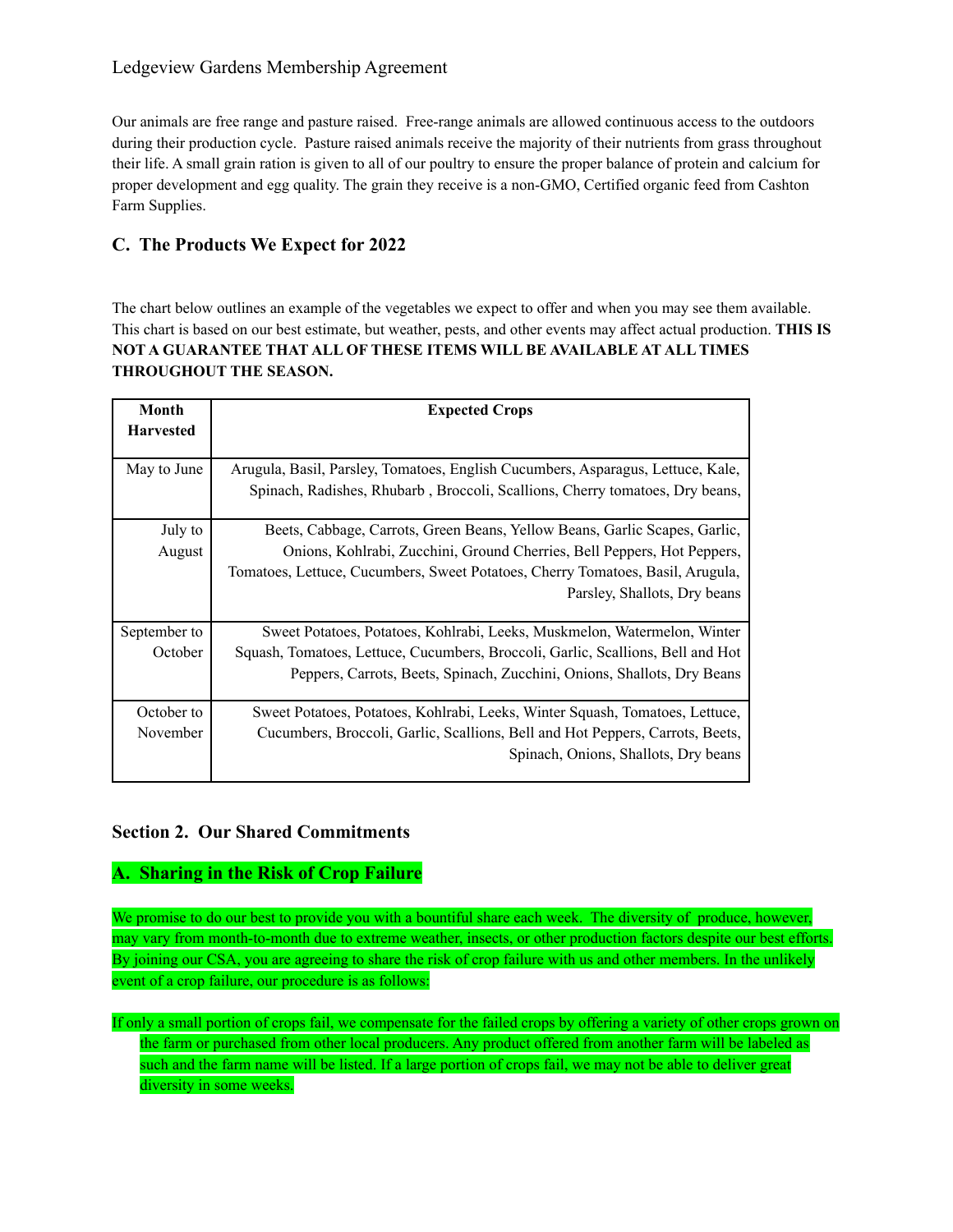## **B. Sharing in the Reward of Crop Surplus**

In addition to our CSA, our farm sells at farmers markets, restaurants, grocery stores, local schools, and/or wholesale distributors. We segregate our production for the CSA by harvesting fresh on Tuesday for Wednesday and Thursday's shares; our members are always getting the freshest products because **you are our priority**. When production of our CSA segregated crops are especially abundant we will increase the amount of product offered per point to increase your take home quantity. However, we don't want to overwhelm our members or deliver so much produce that it goes to waste. When we feel that members have received enough of certain crops, we handle the surplus by selling it at the farmers market, to our restaurant buyers, or other wholesale avenues.

# **C. Share Description**

Half Share Market Style: Half shares are designed to feed a family of two or a couple with young children.

## **Section 3. Picking Up Shares**

You are responsible for picking up your weekly share from the farm.

| Pick-up        | City or      | <b>Name of Location,</b>      | <b>Address</b>     | Day        | Time         |
|----------------|--------------|-------------------------------|--------------------|------------|--------------|
| Location       | Neighborhood | business,                     |                    |            |              |
|                |              | homeowner, or<br>organization |                    |            |              |
|                |              |                               |                    |            |              |
| On Farm        | De Pere, WI  | Ledgeview Gardens             | 5291 Cottonwood Ln | Wednesday  | $10am - 6pm$ |
| (Market Style) |              |                               | De Pere, WI 54115  | & Thursday |              |
|                |              |                               |                    |            |              |

If you cannot pick-up your share, you must arrange for someone else to pick it up for you. You are responsible for explaining the pick-up location and procedures to your substitute.

We take the safety of your food seriously, a detailed food safety report is available upon request. For your added protection, wash all produce before eating and put frozen products in the freezer as soon as possible.

#### **Section 4. Member Fees**

By selling membership in advance of the growing season, CSA reduces the burden of up-front costs for the farmer. Your membership fees provide us with money to purchase seed and equipment before the season starts, and we appreciate your commitment. Place a check mark next to the share type you would like from the list below.

| <b>CHECK YOUR</b><br><b>SELECTION</b> | <b>Share Type</b>           | <b>Share Size</b> | Price if paying by<br><b>Check or Cash</b> | Price if paying<br>online with<br>Paypal |
|---------------------------------------|-----------------------------|-------------------|--------------------------------------------|------------------------------------------|
|                                       |                             | e                 |                                            |                                          |
|                                       | Vegetable<br>(Market Style) | Half Share        | \$270                                      | \$290                                    |
|                                       | Total Amount Due:           |                   |                                            |                                          |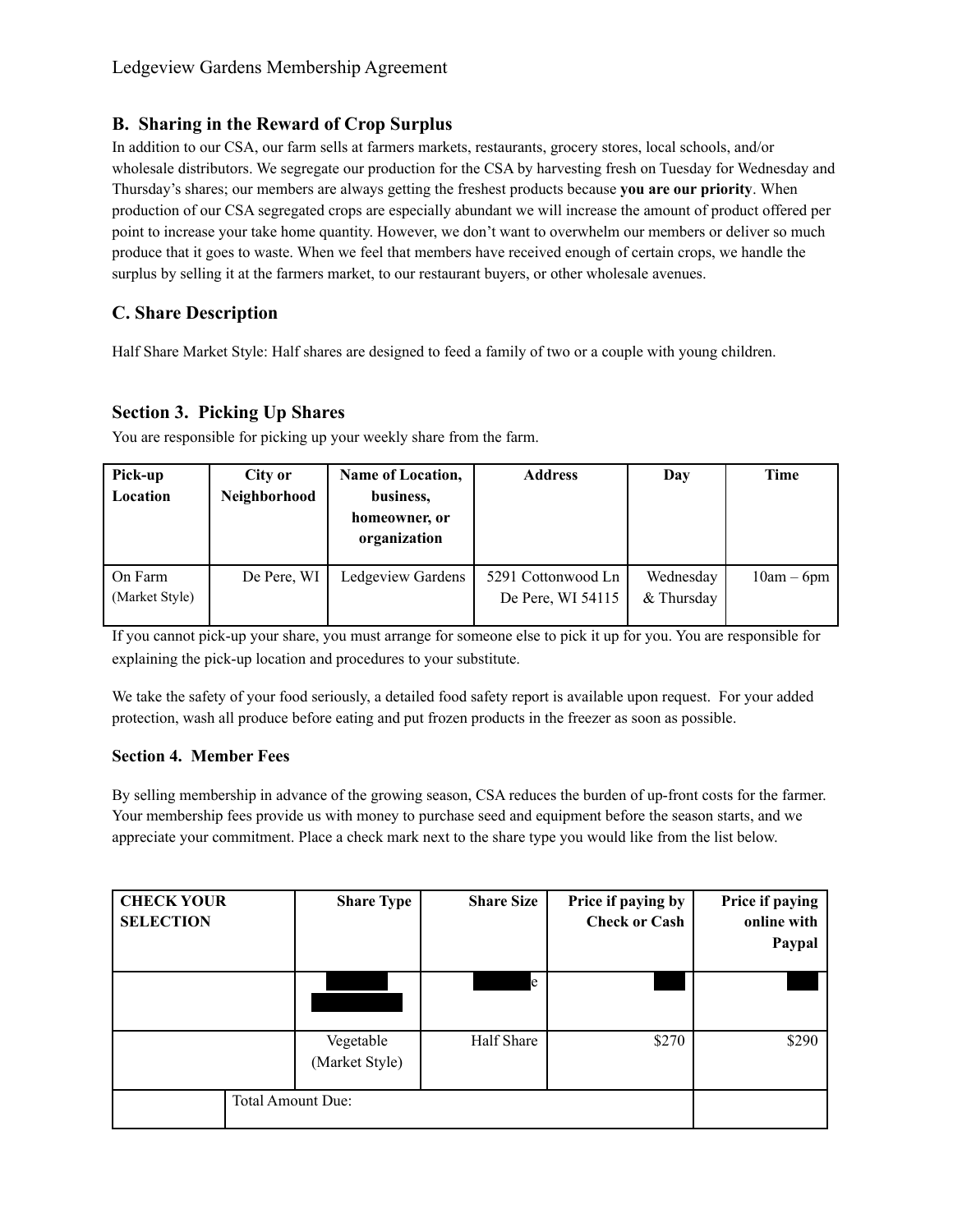| <b>CHECK YOUR SELECTION</b> | <b>Payment Preference</b>                          |
|-----------------------------|----------------------------------------------------|
|                             | I wish to pay my membership fee up front.          |
|                             | I wish to pay my membership fee in 3 installments. |

If you chose to pay the membership fee upfront, please enclose a check for your total amount due, made payable to Ledgeview Gardens with this signed agreement form. If you chose to pay the membership fee in installments, please enclose 3 post-dated checks making all payments total the final amount due before July 28th, with this signed agreement form. By submitting an agreement form you are agreeing to pay the membership fee for the share you indicated above.

All payments are non-refundable after May 1st.

#### **Section 5. Communicating with Us**

The best way to communicate with us is via email or phone. Our email is  $Darren. \text{Igllc@gmail.com}$ , our phone is 920-265-9585 or 920-336-9652. The best times to reach us by phone are between 9am and 5pm Monday-Friday or by email anytime. We will do our best to respond as soon as possible, but please understand that we spend most of our time in the field. Please contact us with any news of the following: changes to your postal or email address, inability to pick up your share, or dissatisfaction with your share.

We will communicate with you by email at the address provided on the agreement. When you sign up, you will be added to our distribution list. Please read your email from us. We depend on being able to communicate important information such as necessary changes to your distribution schedule or to our farm events.

By signing below, I agree to purchase the membership share indicated in Section 4. I understand that, although unlikely, the farm may change parts of this agreement related to production and distribution from time to time. I understand that they will contact me via email in advance of any changes to this agreement.

Name (please print): \_\_\_\_\_\_\_\_\_\_\_\_\_\_\_\_\_\_\_\_\_\_\_\_\_\_\_\_\_\_\_\_\_\_\_\_\_\_\_\_\_\_\_\_ Date: \_\_\_\_\_\_\_\_\_\_\_\_\_\_\_\_\_\_\_\_\_\_\_\_\_\_

Signature:

Please note: We will not be allowing members to split shares in the CSA room. If you are splitting a share with another family or person please elect one person to pick up the share and make your split after pick up is made. This will prevent any confusion with paperwork and pick up specifics.